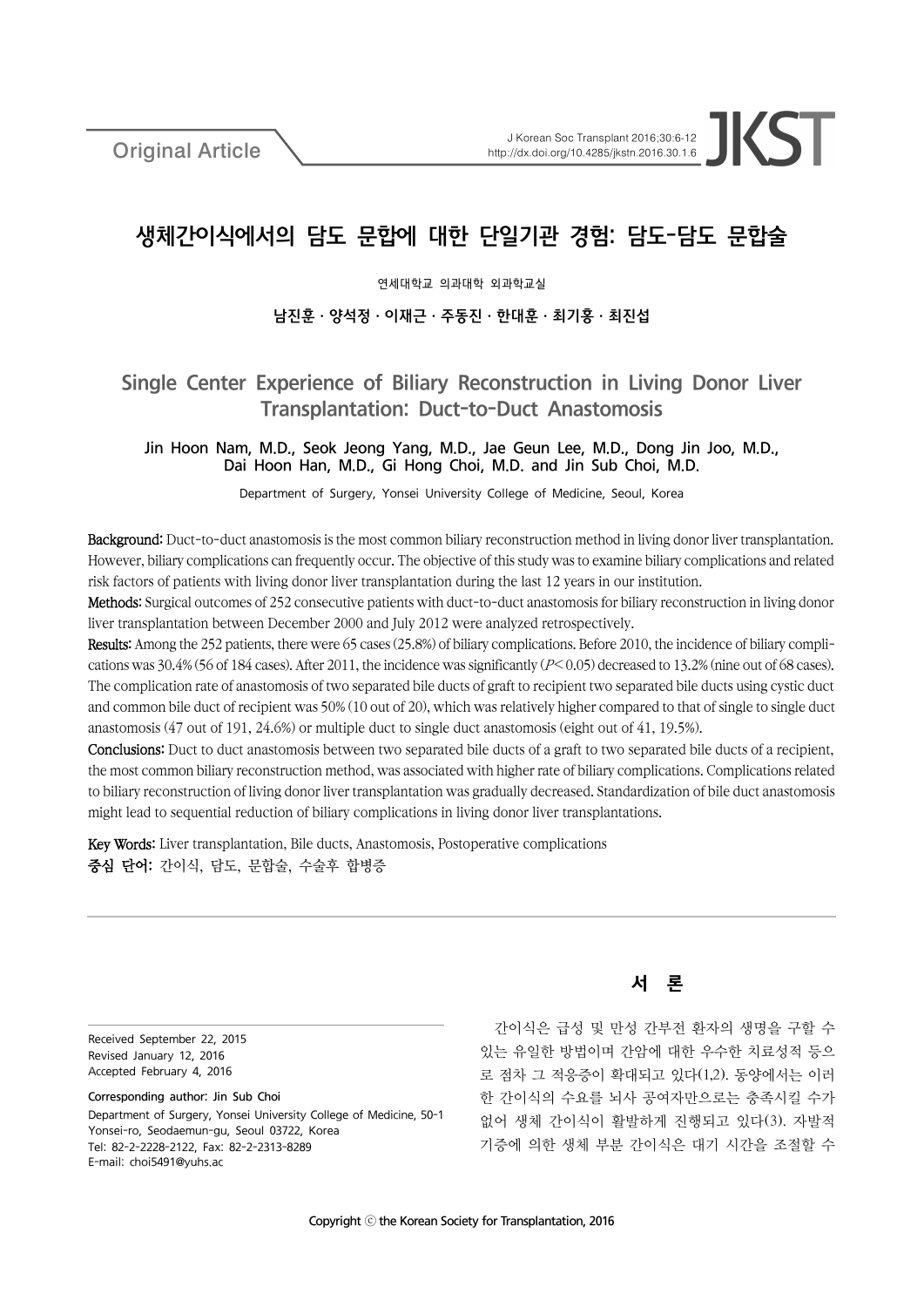있고, 냉허혈시간(cold ischemic time, CIT)이 짧다는 장점 이 있으나, 대부분 전간을 이용하는 사체 간이식에 비해 작고 짧은 혈관 및 담도를 연결해야 하는 문제가 있다(4,5). 생체 간이식에서의 담도-담도 문합은 1998년 Wachs 등 (6)이 보고한 이후, 담도-장 문합술과 비교하여 생리적인 경로가 유지되고 담도에 대해 진단이나 치료 목적의 내시 경적 접근이 가능하며, 수술 시간이 더 적게 소요되어 많 은 기관에서 기본 술식으로 이용되고 있다. 그러나 담도 문합부의 누출이나 협착, 담도석, 수혜자 담도 유두부의 기능 장애 등의 합병증은 보고자에 따라 다르지만 5.3%∼ 40% 정도로 발생하여 사체 간이식에 비해 발생 빈도가 높 고, 수혜자의 삶의 질을 저해하는 주요한 요인으로 지적되 고 있다(7-9).

담도 합병증은 공여 간의 해부학적 특성, 수혜자 담도 상태 및 수술 술기와 연관되어 있으며, 특히 담도-담도 문 합 술기의 개선을 위해 여러 연구가 있었다. 담도-담도 문 합술에 대한 Wilson 등(10)의 단일섬유(monofilament) 봉 합사의 유용성, Soejima 등(11)의 봉합 방식에 따른 협착 발생의 차이, Rouch 등(12)에 의한 담도 스텐트 삽입에 대 한 연구 결과, 간문판 루핑술(hilar plate looping technique) 의 유용성 보고 등을 통한 결과를 바탕으로 본원에서도 담 도 문합술의 많은 변화와 술기 개선이 있었다(10-13).

이에 본 기관의 최근 12년간 시행된 생체 간이식 후 발 생한 담도 합병증 및 관련 인자를 분석하여 수술 술기의 적정성을 평가하고 개선을 도모하고자 본 연구를 시행하 였다.

## 대상 및 방법

#### 1. 연구 대상 및 방법

2000년 12월부터 2012년 7월까지 본원에서 생체 간이식 수술을 받은 총 278명의 환자 중 18세 이하의 소아, 수술 후 조기 사망하였거나 분석을 위한 정보가 부족한 경우 및 담도-담도 문합술을 시행하지 않은 26예를 제외한 우측간 을 이식편으로 사용한 252명에 대해 의무기록을 바탕으로 후향적 분석을 하였다.

담도 합병증 발생과 관련 인자를 파악하기 위하여 환자 들의 성별, 나이, Model for End-Stage Liver Disease (MELD) 점수, 공여 간 용적, 이식편 대비 수혜자 체중분율(graft versus recipient weight ratio, GRWR), 수술 시간, 수술 중 수혈, 담도 문합술의 세부사항 및 수술 후 재원기간에 대 한 자료를 수집하였으며, 담도 합병증은 담도 문합 부위 협착과 담도 누출로 구분하여 조사하였다.

또한 담도 문합술 변화에 따른 담도 합병증의 발생률을 알고자 연도별 생체 간이식과 담도 합병증의 발생빈도를 조사하였으며, 담도 문합 방식에 따른 담도 합병증과 그 발생시기를 분석하였다.

통계분석은 SPSS ver. 22 (IBM Co., Armonk, NY, USA) 를 이용하여 연속형 변수는 독립 t-test를 통하여 비교하였 고, 범주형 변수의 비교는 chi-square test 또는 Fisher exact test를 이용하였으며, <sup>P</sup> 값이 0.05 미만인 경우를 통계적으 로 유의한 것으로 정의하였다.

#### 2. 수술 방법

2000년에서 2005년까지의 총 50예의 생체 간이식 수술 중 26예에서 담도 스텐트 혹은 T tube를 삽입하였으나, 이 에 대한 이득이 없고 스텐트 관련 합병증 유발 가능성 때 문에 2006년 이후로는 스텐트 삽입을 하지 않고 있다. 현 재 본 기관의 생체 간이식 중 담도 문합술은 담도-담도 문 합이 기본 술식이다. 담도-담도 문합술은 비흡수성 단일 섬유 봉합사인 Prolene 6-0 (Prolene, Ethicone, Cincinnati, OH, USA)을 이용하여 담도 절단면에서 1 mm 부위를 약 1∼2 mm 간격으로 후면부는 연속 봉합, 전면부는 단속 봉 합을 시행하였다. 담도-담도 문합술의 세부적 술기는 다음 과 같다. 우선, 담도-담도 문합술 후 문합한 담도의 길이가 길어서 꺾이거나, 문합 후 담도에 장력이 가해질 정도로 문합부가 짧지 않도록 이식편의 담도와 수여자의 총담관 사이의 거리를 가늠하여 문합을 시행할 수여자의 총담관 위치를 확인한 후 절단면 주변의 담도 주위 혈관을 결찰한 다. 이때 절단면의 근위부 및 이식편의 담도 주변의 허혈 손상을 막기 위하여 전기소작기 사용은 하지 않았다. 공여 간과 수혜자 담도의 직경 차이가 클 경우에는 수혜자 총담 관의 점막층을 이식편 담도의 전층에 덮어 씌우는 형식으 로 문합하고 있다. 한편, 이식편의 담도가 두 개인 경우 담 도 간의 거리가 5 mm 이하로 가까울 때에는 수혜자의 총 담관에 연결을 하고 있다. 단, 5 mm 이상의 거리를 두고 있는 이식편의 두 개 이상의 담도는 과거 수혜자의 총담관 및 담낭관에 각각 따로 문합하였으나, 현재에는 거리가 멀 경우 담도-공장 문합술을 일차적으로 고려하여 시행하고 있다.

또한, 2010년부터 공여자 수술 시 이식편의 담도 주변 혈관을 최대한 보존하여 추후 담도 협착을 예방하기 위해, 담도 주변을 박리하지 않고, 간문판에서 우측 글리손지의 전면부와 후면부에 작은 절개창을 가하여 담도를 확보하 는 간문판 루핑술을 모든 생체 간이식에 적용하고 있다(13).

 $IKST$  7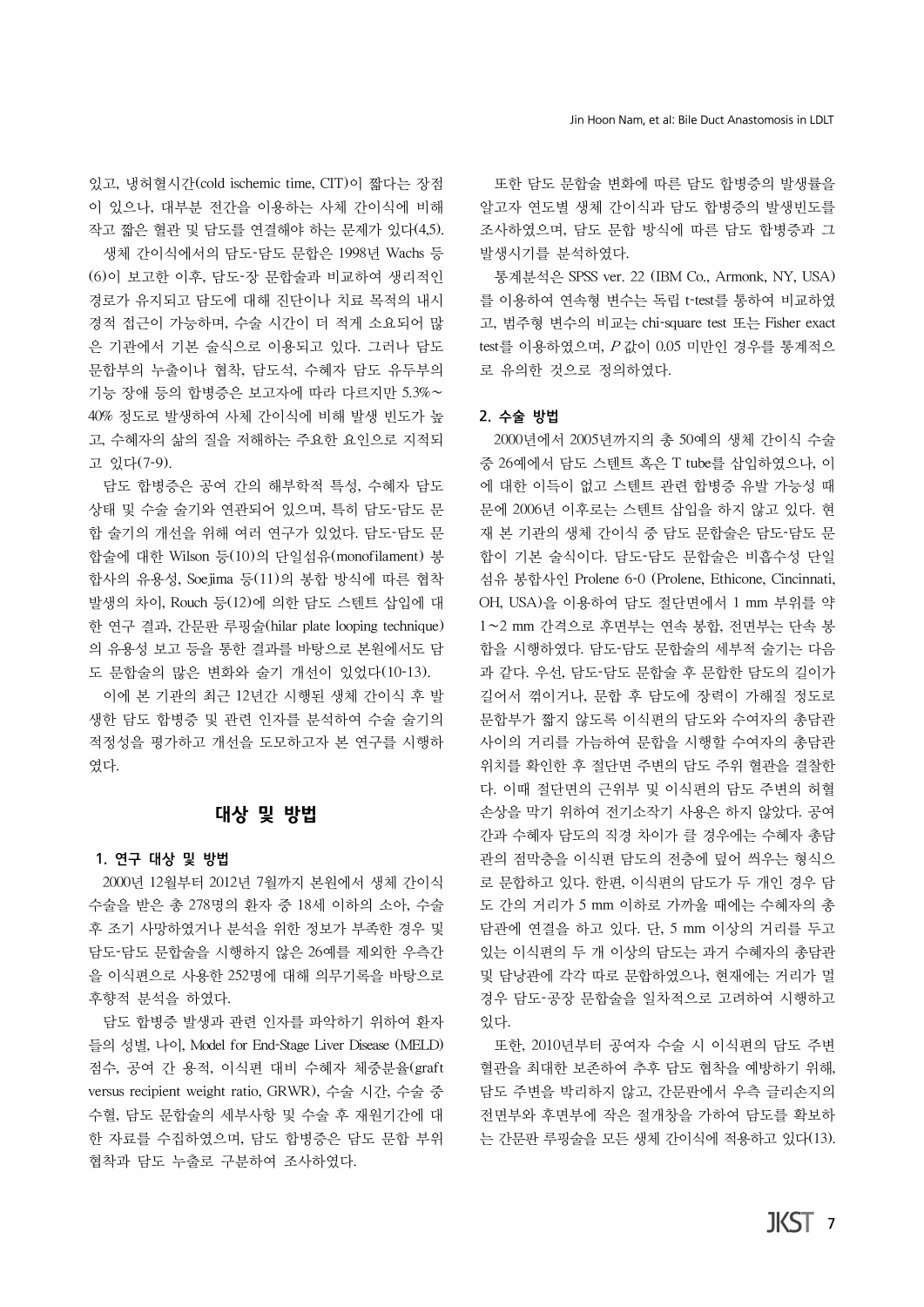#### 3. 담도 합병증 진단

담도 합병증은 담즙 누출, 담도 협착, 담도 담석 및 외부 요인에 의한 담즙 배액 장애가 있으며, 담즙 누출 및 협착 은 담도 문합 부위에 발생한 경우와 담도 비문합 부위에 발생하는 경우로 구분된다(14). 담즙 누출은 수술 후 5일 이후에도 배액관에 담즙이 고이는 경우로 복부 컴퓨터 단 층 촬영 후 필요 시 내시경적 역행성 담도 조영술이나 경 피적 담도 조영술을 시행하여 담즙 누출 부위를 확인하였 다. 담도 협착은 외래 추적 관찰 중 지속적인 가려움증을 호소하거나, 혈액검사상 폐쇄성 황달 소견을 보이는 경우, 소화 불량과 발열 등으로 담도염 소견이 있을 시에 컴퓨터 단층 촬영을 시행하여 담도 협착이 의심되면 내시경적 역 행성 담도 조영술이나 경피적 담도 조영술을 시행하여 담 도 문합부의 협착과 담도 비문합 부위 협착을 구분하였다.

Table 1. Clinical feature of the patients with duct-to-duct anastomosis

| Variable                          | Value                |
|-----------------------------------|----------------------|
| Sex (male/female)                 | 191 (75.8)/61 (24.2) |
| Age $(yr)$                        | $51.17 \pm 8.886$    |
| Original disease                  |                      |
| Cirrhosis, HBV                    | 88 (34.9)            |
| Cirrhosis, HCV                    | 6(2.4)               |
| Cirrhosis, HBV+HCV                | 1(0.4)               |
| Cirrhosis, alcoholic              | 16(6.3)              |
| Cirrhosis, cryptogenic            | 2(0.8)               |
| Cirrhosis, autoimmune             | 3(1.2)               |
| Primary biliary cirrhosis         | 4(1.6)               |
| Metabolic liver disease           | 3(1.2)               |
| Acute liver failure               | 7(2.8)               |
| Malignant, HCC                    | 120 (47.6)           |
| Malignant, others                 | 1(0.4)               |
| Others                            | 1(0.4)               |
| MELD score                        | $14.98 \pm 8.03$     |
| Graft weight (g)                  | $766.79 \pm 135.2$   |
| GRWR $(\%)$                       | $1.27 \pm 0.31$      |
| $OP$ time $(hr)$                  | $11.97 \pm 2.14$     |
| Intraoperative transfusion (unit) |                      |
| Red blood cells                   | $7.71 \pm 9.21$      |
| Fresh frozen plasma               | $6.98 \pm 7.22$      |
| Platelet concentrate              | $3.13 \pm 6.31$      |
| Duration of hospital stay         | $32.97 \pm 27.58$    |

Data are presented as number  $(\%)$  or mean  $\pm$  SD.

Abbreviations: HBV, hepatitis B virus; HCV, hepatitis C virus; HCC, hepatocellular carcinoma; MELD, Model for End-Stage Liver Disease; GRWR, graft versus recipient weight ratio; OP, **Fig. 1.** Annual Incidence of living donor liver transplantation.

# 결 과

#### 1. 대상 환자 분석

연구 대상에 포함된 총 252예의 담도-담도 문합술을 받 은 생체 간이식 환자 중 남자는 191명, 여자는 61명으로 남녀 비는 1:0.31이었으며, 평균 연령은 51.17세이었다. 원 인 질환으로는 간세포암이 47.6%로 가장 많았으며, B형 간 염에 의한 간경화가 34.9%로 두 번째를 차지하였다. 대상 환자의 평균 MELD 점수는 14.98±8.03이었으며 GRWR 은 1.27±0.31이었다(Table 1).

본 연구 대상의 추적 관찰 기간의 중앙값 43.2개월(범 위; 3∼135) 중 발생된 담도 합병증은 총 65건으로 25.8% 이었다.

#### 2. 연도별 수술 및 합병증 비율 분석

본원에서 2001년부터 2012년까지 생체 간이식 수술 시 행 건수는 매해 점차 증가 추세를 보이고 있다(Fig. 1). 2010년 이전과 2011년 이후의 두 군으로 분류하여 분석한 결과 담도 합병증 발생률이 2010년 이전 군에서 184명 중 56건(30.4%)과 2011년 이후 군에서 68명 중 9건(13.2%)으 로 통계학적으로 유의한 차이를 보였으며(P=0.006), 수술 후 3개월 이내의 조기 담도 합병증도 2011년 이후에는 7건 (10.3%)으로, 2010년 이전에 수술을 받은 군에서 발생한 46건(25%)에 비하여 유의하게 빈도가 감소하였다(P=0.014) (Table 2, Fig. 2).

#### 3. 수혜자와 공여자 요인에 따른 분석

공여자 관련 인자로 공여자의 연령, 체질량 지수(body mass index, BMI), 공여 간 용적, CIT 및 총 수술 시간과

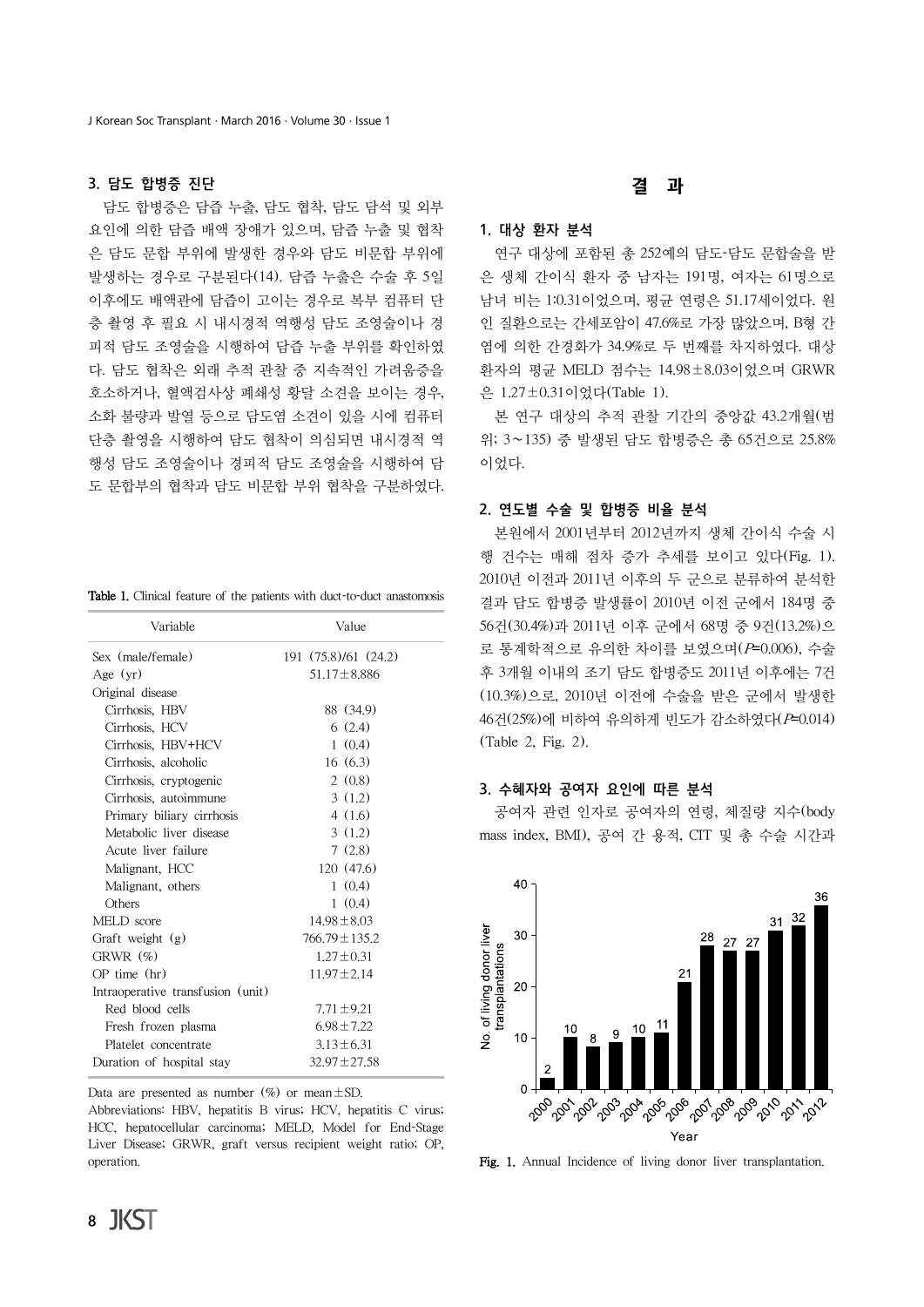

Fig. 2. Annual biliary complication after living donor liver transplantation.

Table 2. Comparison of biliary complication by operation period

|                                         | Until 2010<br>$(n=184)$ | Since 2011<br>$(n=68)$ | $P$ value      |
|-----------------------------------------|-------------------------|------------------------|----------------|
| Biliary complication<br>Early developed | 56 (30.4)<br>46(25.0)   | 9(13.2)<br>7(10.3)     | 0.006<br>0.014 |
| biliary complication<br>(within 3 mo)   |                         |                        |                |

Data are presented as number  $(\%)$ .

수혜자와 관련된 연령, BMI, Child-Pugh 점수, MELD 점 수, GRWR 등은 담도 합병증의 발생에 유의한 차이를 보 이지 않았다(Tables 3, 4).

#### 4. 문합 담도수와 방법에 따른 분석

공여 간에 두 개 이상의 담도구가 있을 시 문합 방식의 차이에 따른 담도 합병증을 비교 분석해 보았을 때 공여 간의 담도를 분리하여 수혜자 담도, 즉 담낭관 및 총담관 에 각각 문합한 경우(separated two)가 담도 합병증 비율이 50%로 가장 높았고, 단일 담도 문합(single to single)에서 는 24.6%였으며, 담도 성형술을 통해 공여 간의 여러 담도 구를 하나로 연결하여 수혜자의 단일 담도에 문합하는 경 우(multiple to one)에서 19.5%의 담도 합병증 발생률을 보 였다(Table 5).

### 고 찰

뇌사자의 장기 기증이 상대적으로 부족한 우리나라에 서는 전체 간이식의 3분의 2 이상이 생체 제공자에 의한

|  |  |  |  |  |  |  |  | Table 3. Donor factors associated with biliary complications |
|--|--|--|--|--|--|--|--|--------------------------------------------------------------|
|--|--|--|--|--|--|--|--|--------------------------------------------------------------|

| Factor             | Biliary complication | $P$ value |
|--------------------|----------------------|-----------|
| Age $(yr)$         |                      |           |
| $< 40$ (n=193)     | 52 (26.9)            | 0.338     |
| $\geq 40$ (n=58)   | 12(20.7)             |           |
| Body mass index    |                      |           |
| $<$ 24 (n=150)     | 40 (26.7)            | 0.299     |
| $≥24$ (n=56)       | 11(19.6)             |           |
| Graft weight (g)   |                      |           |
| $<700$ (n=67)      | 20 (29.9)            | 0.226     |
| $\geq 700$ (n=136) | 30(22.1)             |           |
| $CT \ (min)$       |                      |           |
| $< 120$ (n=62)     | 15(24.2)             | 0.342     |
| $\geq$ 120 (n=15)  | 3(20.0)              |           |
| $OP$ time $(hr)$   |                      |           |
| $< 10$ (n=18)      | 2(11.1)              | (1249     |
| $\geq$ 10 (n=163)  | 43 (26.4)            |           |

Data are presented as number  $(\%)$ .

Abbreviations: CIT, cold ischemic time; OP, operation.

|  |  |  |  |  |  |  | Table 4. Recipient factors associated with biliary complications |
|--|--|--|--|--|--|--|------------------------------------------------------------------|
|--|--|--|--|--|--|--|------------------------------------------------------------------|

| Factor            | Biliary complication | $P$ value |
|-------------------|----------------------|-----------|
| Age $(yr)$        |                      |           |
| $<50$ (n=90)      | 26 (28.9)            | 0.403     |
| $\geq 50$ (n=162) | 39(24.1)             |           |
| Body mass index   |                      |           |
| $< 24$ (n=149)    | 43 (28.9)            | 0.195     |
| $\geq$ 24 (n=102) | 22(21.6)             |           |
| Child-Pugh score  |                      |           |
| A $(n=123)$       | 30(24.4)             | 0.763     |
| B or C $(n=115)$  | 30(26.1)             |           |
| MELD core         |                      |           |
| $< 25$ (n=207)    | 52 (25.1)            | 0.876     |
| $\geq$ 25 (n=38)  | 10(26.3)             |           |
| GRWR $(\%)$       |                      |           |
| <1.0              | 4 (14.8)             | 0.189     |
| $\geq 1.0$        | 47 (26.6)            |           |

Data are presented as number  $(\%)$ .

Abbreviations: MELD, Model for End-Stage Liver Disease; GRWR, graft versus recipient weight ratio.

부분 간이식으로 이루어지고 있다(15,16). 그러나, 생체 간 이식은 공여자의 안정성을 고려해야 할 뿐만 아니라, 복잡 한 간 내 혈관과 담도를 박리한 후 재건해야 하기에 사체 간이식에 비해 수술 합병증 발생률이 높다(5). 특히, 수술 현미경의 도입과 혈관 문합술의 발달로 간이식 후 혈관 합 병증은 많이 감소하였으나, 사체 간이식의 17.3%에 비해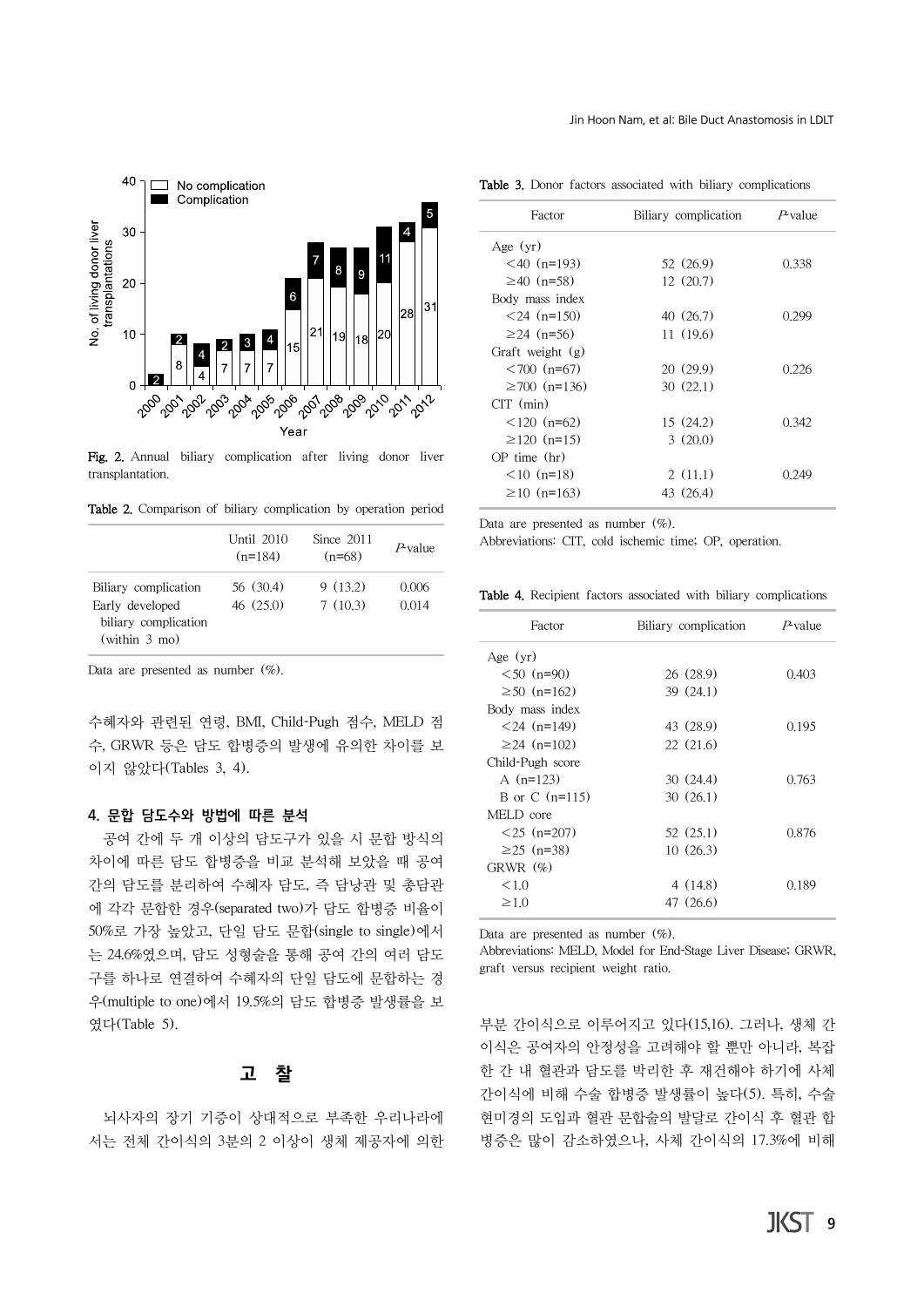| Anastomosis type   | Total | Biliary<br>complication              | Stricture Leakage |       |
|--------------------|-------|--------------------------------------|-------------------|-------|
| Single             | 191   | 47 (24.6) 38 (19.8) 9 (4.8)          |                   |       |
| Separated<br>two   | 20    | $10(50,0)$ 8 (40)                    |                   | 2(10) |
| Multiple to<br>one | 41    | $8(19.5) \quad 6(14.6) \quad 2(4.9)$ |                   |       |

Table 5. Biliary complication according to the type of anastomosis

Data are presented as number (%).

28.7%의 높은 담도 합병증 발생률은 생체 간이식의 취약 점이라 할 수 있다(8,17). 생체 간이식의 담도 합병증이 높 은 이유는 사체 간이식에 비해 이식편의 담도 직경이 작 고, 다양한 해부학적 변이로 2개 이상의 담도 개구부가 나 타나는 경우가 흔하여 담도 문합이 어려운 경우가 많으며, 담관 절제 시 과도한 박리로 인해 허혈성 담도 협착이 발 생할 수 있기 때문이다(18).

초창기 생체 간이식 후 담도 재건은 담도 공장 문합술을 시행하였으나, 현재는 생리적인 담즙 배액 경로를 유지하 도록 수혜자 총담관과 이식편의 간 내 담도를 연결하는 담 도-담도 문합술이 일차적으로 고려되는 기본 술식으로 자 리 잡고 있다(19). 이러한 담도-담도 문합은 수혜자 수술 중 추가적인 장 절제가 없어 수술을 단순화 할 수 있고, 상행성 담도염의 위험성이 낮으며, 추후 내시경적 담도 접 근이 가능하다는 장점이 있으나, 이식편에서 여러 개의 담 도구가 나타나거나 4 mm 이하의 작은 담도에서는 수술 후 담도 합병증이 발생할 가능성이 매우 높다(20,21). 따라 서, 담도 합병증을 예방하기 위한 첫 번째 관문은 수술 전 간 내 담도의 정확한 해부학적인 변이를 파악하여 가능하 면 단일 개구부의 4 mm 이상의 담도를 얻을 수 있는 공여 자를 선택하는 것과 수술 중에 정확한 절단면을 얻는 것이 다(22,23). 특히, 자기공명영상은 수술 중 담관 조영술에 필적할 만큼 상세한 간 내 담도의 해부학적 구조를 수술 전에 확인할 수 있게 하여 적절한 공여자 선택과 수술 계 획 수립에 필수적인 역할을 하고 있다(24). 수술 중에는 대부분의 병원에서 전통적으로 담관 조영술을 시행하고 있다. 공여자 수술 중 담관 조영술은 최적의 담도 개구부 를 얻을 수 있도록 하여 담도 합병증을 통계적으로 유의하 게 감소시키는 것으로 알려져 있다(25,26). 그러나 수술 중 담관 조영술은 상당한 수술 시간을 소비하면서도, 자기공

명영상과는 달리 다양한 각도에서의 촬영이 불가능하여 3차원적인 절단면을 얻을 수 없는 단점이 있어 최근에는 담도 내 지침기를 삽입하여 수술 중 실시간으로 담도 절단 부위를 결정하여 담도 조영술을 생략하는 방법으로 담도 합병증을 줄일 수 있었다는 보고도 있다(27).

또한, 담도 문합부의 적절한 혈류 공급은 담도 협착을 예방하기 위한 중요한 요인으로, 공여자 수술 시에는 이식 편 담도 주위 혈관에 손상을 주지 않기 위하여 담도를 직 접 박리하지 않고 간문판에서 글리손지를 걸어 담도를 확 보하는 일명 간문판 루핑술을 통해 담도 합병증의 유의한 감소가 확인된 바 있다(13). 수혜자의 간 적출 시에도 간문 판 상부에서 담도 절단을 하여 수혜자 담도의 혈류를 보존 하고, 담도-담도 문합 시에 긴장이 없게 하면 담도 합병증 을 줄일 수 있다고 보고된 바 있다(28).

본 연구에 포함된 총 12년 동안 시행한 담도-담도 문합 의 합병증 발생률은 25.8%로 Duailibi와 Ribeiro(8)가 메타 분석을 통하여 보고한 28.7%와 유사하다. 이러한 담도 합 병증은 공여자의 연령, BMI, 수술 시간 및 CIT나 이식편의 중량과는 연관이 없었으며 수혜자 측에서도 통계학적으로 유의한 관련인자는 발견되지 않았다(Tables 3, 4). 담도 문 합 상황과 관련하여 단일 담도 간의 문합이나, 다수의 담 도구가 나오더라도 담도 성형술 등을 통해 하나로 연결하 여 문합할 수 있는 경우에는 비교적 담도 합병증의 발생이 낮으나 두 개 이상의 담도를 담낭관 및 총담관을 이용하여 따로 문합하는 경우에는 담도 합병증 발생률이 50%까지 상승하였다(Table 5). 수술 기간으로 보면, 본원에서 생체 간이식의 초창기라 볼 수 있는 2001년에서 2010년까지는 담도 합병증이 184명 중 56건(30.4%)으로 비교적 많이 발 생하였다. 이 기간은 생체 간이식 수술 전 혹은 수술 중 담도에 대한 평가 및 수술 술기의 표준화가 부족하여, Li 등(29)이 주장한 생체 간이식의 학습 곡선상에 있었다고 볼 수 있다. 그러나 이후 점차 수술 표준화가 형성되었고, 당시 빈번히 발생하는 담도 합병증을 예방하고자 본원에 서는 담도 주위 미세 혈관을 보존하고자 간문판 루핑술을 부분적으로 도입하였으며, 수혜자의 담도 절제 시에도 가 능한 간문부 상부에서 담도를 박리하여 총담관의 혈류를 보존하도록 하여 담도 합병증이 점차 감소하는 것을 확인 하였다(13). 그리고 2011년부터는 모든 생체 간이식 공여 자 수술 시에 간문판 루핑과 함께, 수술 중 담관 조영술을 생략하는 대신 공여자 간절제술 시에 담낭관을 통해 담도 에 지침기를 삽입하여 간문부 담도 합류 부위의 총담관에 서 최소 2 mm 우측 부위를 실시간으로 확인하여 절단함으 로써 이식편의 담도 구멍의 수를 최소화하면서 공여자 담도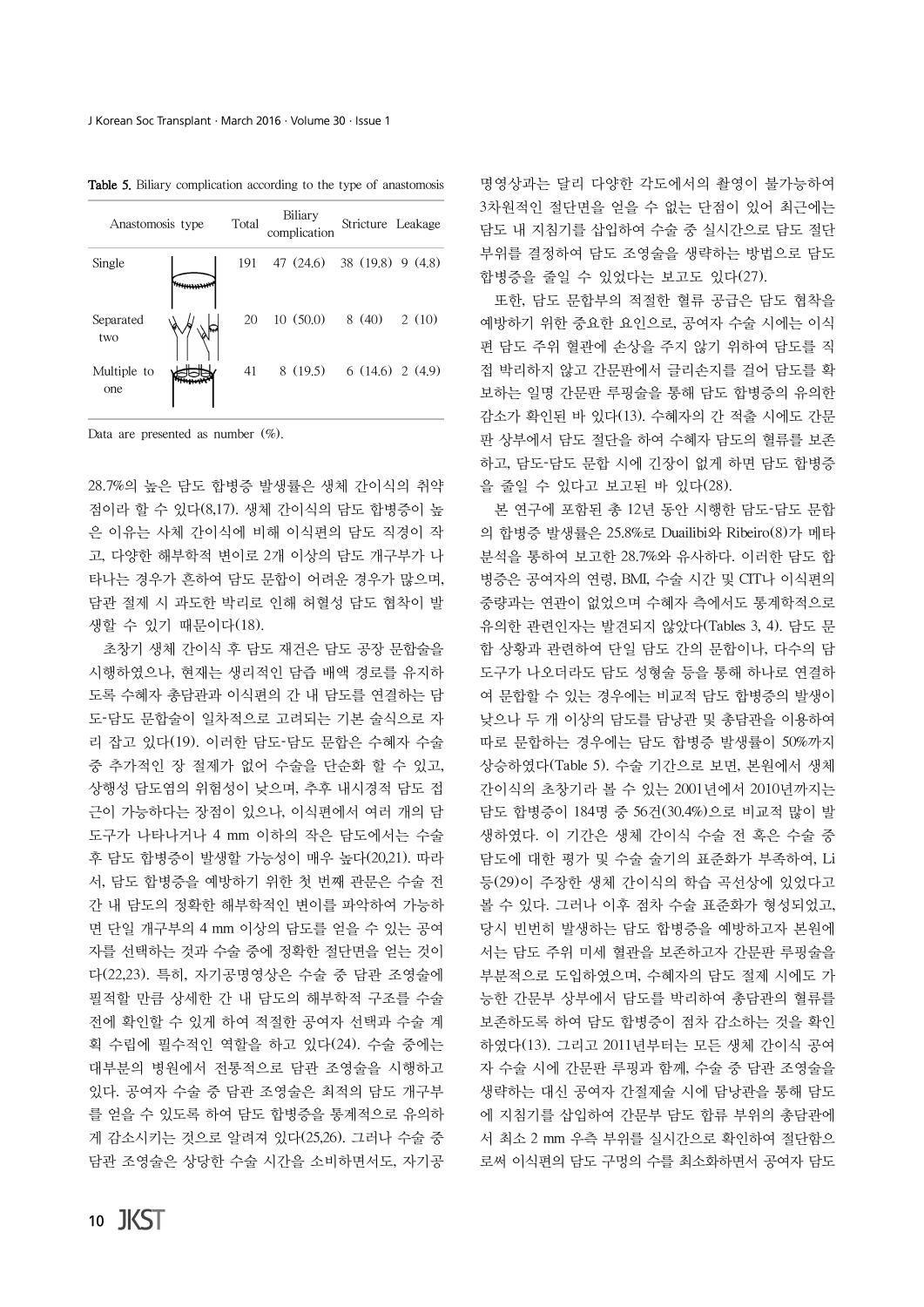협착을 예방하도록 하여 수술 후 담도 합병증이 평균 13.2% 로 통계적으로 유의하게 감소하였다(P=0.006) (Table 2)(27).

본 연구는 후향적 연구로서 수술 상황과 술기에 대한 세부 사항의 기술이 부정확하고, 술기의 능숙도를 평가할 수 없다는 제한점과 함께 담도 장문합과의 비교를 하지 못 한 단점이 있다. 그러나, 본 연구를 통해 국내 단일 기관에 서의 생체 간이식의 담도 합병증에 대한 결과를 보고하고 타 기관들과의 공유를 통해 추가적인 연구가 진행된다면 생체 간이식 환자에서의 담도 합병증의 개선에 대한 더욱 의미 있는 결과를 도출해 낼 수 있을 것으로 본다.

# 결 론

생체 간이식에서의 담도-담도 문합술의 경우 합병증 발 생률은 본 연구에서 12년 동안 25.8%였으며, 앞선 2001년 에서 2010년까지의 기간보다 2011년 이후에 합병증 발생 률이 유의하게 감소하였다. 담도 문합술에서의 여러 술식 들의 표준화와 담도 혈류 보존술식 등 수술 술기의 개선을 통해 생체 간이식에서의 담도 문합 후 합병증 발생률을 낮 출 수 있을 것이다.

## **REFERENCES**

- 1) Murray KF, Carithers RL Jr: AASLD. AASLD practice guidelines: evaluation of the patient for liver transplantation. Hepatology 2005;41:1407-32.
- 2) Vitale A, Morales RR, Zanus G, Farinati F, Burra P, Angeli P, et al. Barcelona Clinic Liver Cancer staging and transplant survival benefit for patients with hepatocellular carcinoma: a multicentre, cohort study. Lancet Oncol 2011;12:654-62.
- 3) de Villa VH, Lo CM, Chen CL. Ethics and rationale of living-donor liver transplantation in Asia. Transplantation 2003;75(3 Suppl):S2-5.
- 4) Kaido T, Uemoto S. Does living donation have advantages over deceased donation in liver transplantation? J Gastroenterol Hepatol 2010;25:1598-603.
- 5) Wan P, Yu X, Xia Q. Operative outcomes of adult living donor liver transplantation and deceased donor liver transplantation: a systematic review and meta-analysis. Liver Transpl 2014;20:425-36.
- 6) Wachs ME, Bak TE, Karrer FM, Everson GT, Shrestha R, Trouillot TE, et al. Adult living donor liver transplantation using a right hepatic lobe. Transplantation 1998;66:1313-6.
- 7) Akamatsu N, Sugawara Y, Hashimoto D. Biliary reconstruction, its complications and management of biliary complications after adult liver transplantation: a systematic

review of the incidence, risk factors and outcome. Transpl Int 2011;24:379-92.

- 8) Duailibi DF, Ribeiro MA Jr. Biliary complications following deceased and living donor liver transplantation: a review. Transplant Proc 2010;42:517-20.
- 9) Zimmerman MA, Baker T, Goodrich NP, Freise C, Hong JC, Kumer S, et al. Development, management, and resolution of biliary complications after living and deceased donor liver transplantation: a report from the adult-to-adult living donor liver transplantation cohort study consortium. Liver Transpl 2013;19:259-67.
- 10) Wilson BJ, Marsh JW, Makowka L, Stieber AC, Koneru B, Todo S, et al. Biliary tract complications in orthotopic adult liver transplantation. Am J Surg 1989;158:68-70.
- 11) Soejima Y, Taketomi A, Yoshizumi T, Uchiyama H, Harada N, Ijichi H, et al. Biliary strictures in living donor liver transplantation: incidence, management, and technical evolution. Liver Transpl 2006;12:979-86.
- 12) Rouch DA, Emond JC, Thistlethwaite JR Jr, Mayes JT, Broelsch CE. Choledochocholedochostomy without a T tube or internal stent in transplantation of the liver. Surg Gynecol Obstet 1990;170:239-44.
- 13) Ju MK, Choi GH, Joo DJ, Hur KH, Choi J, Kim MS, et al. Use of the hilar plate looping technique for bile duct dissection in living donor liver transplantation significantly reduces recipient biliary complications. Transplant Proc 2010;42:4161-3.
- 14) Simoes P, Kesar V, Ahmad J. Spectrum of biliary complications following live donor liver transplantation. World J Hepatol 2015;7:1856-65.
- 15) Lee SG. Current status of liver transplantation in Korea. Korean J Gastroenterol 2005;46:75-83. (이승규, 국내 간이식 의 현황과 전망. 대한소화기학회지 2005;46:75-83.)
- 16) Korean Network for Organ Sharing (KONOS). Statistics of organ transplantation [Internet]. Seoul: KONOS; c2014 [cited 2016 Mar 2]. Available from: http://www.konos.go.kr.
- 17) Yang Y, Yan LN, Zhao JC, Ma YK, Huang B, Li B, et al. Microsurgical reconstruction of hepatic artery in A-A LDLT: 124 consecutive cases without HAT. World J Gastroenterol 2010;16:2682-8.
- 18) Seehofer D, Eurich D, Veltzke-Schlieker W, Neuhaus P. Biliary complications after liver transplantation: old problems and new challenges. Am J Transplant 2013;13:253-65.
- 19) Sugawara Y, Makuuchi M. Living donor liver transplantation: present status and recent advances. Br Med Bull 2005;75-76:15-28.
- 20) Yazumi S, Chiba T. Biliary complications after a right-lobe living donor liver transplantation. J Gastroenterol 2005; 40:861-5.